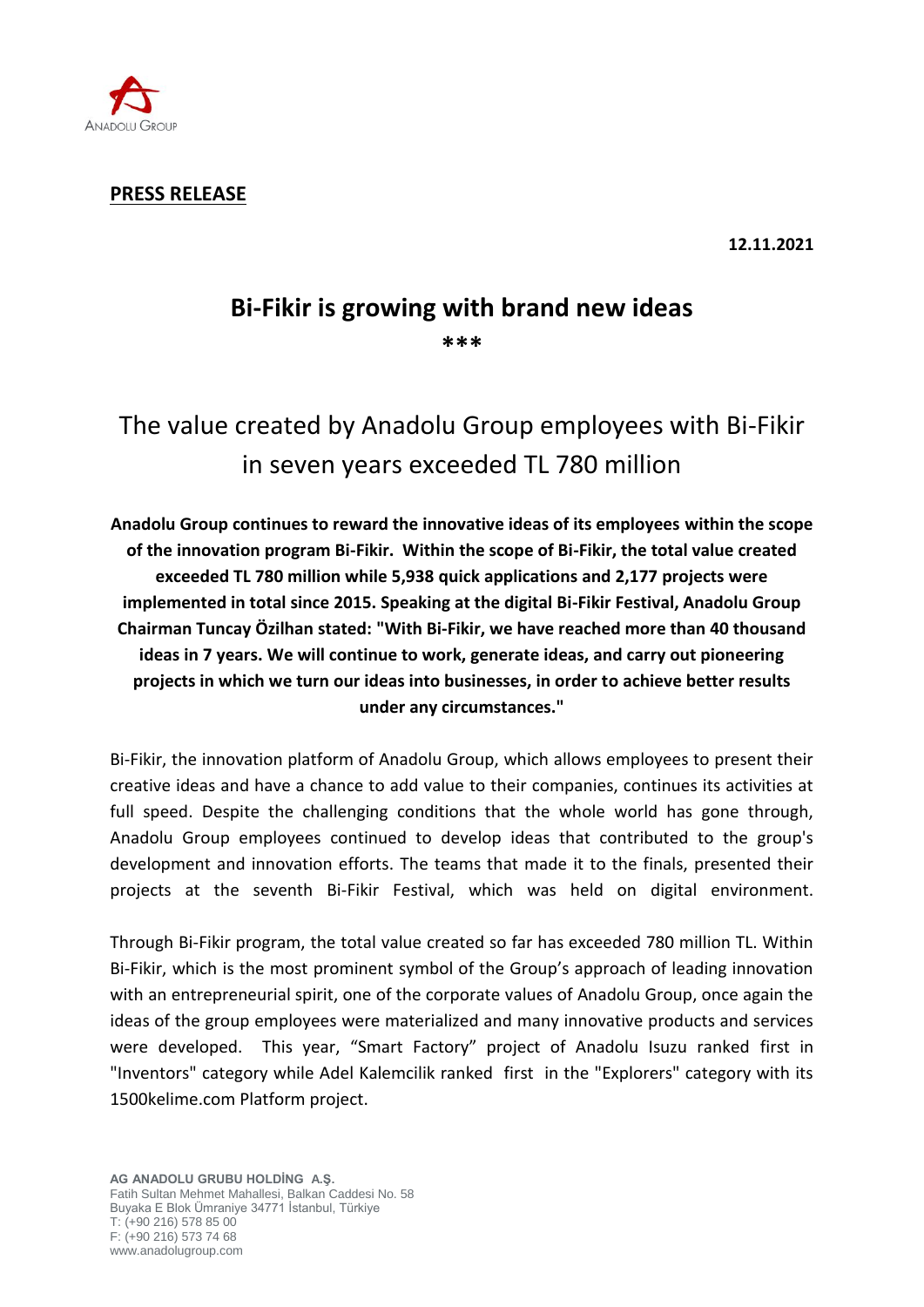

## **"We will continue to generate ideas and carry out pioneering projects in which we turn our ideas into businesses"**

Anadolu Group Chairman Tuncay Özilhan stated in his speech at the digital Bi-Fikir Festival that the platform have reached more than 40 thousand ideas in 7 years. Özilhan also added: "As Anadolu Group our priority is to do business that makes our ecosystem sustainable while increasing our competitiveness, value-added service rating and customer satisfaction. Trends such as technological transformation, e-commerce, artificial intelligence, cyber security, digital payment systems and retail technologies, and omnichannel customer experience have been accelerating in recent years. We continue to find solutions that will put our Group ahead of the competition, in an environment of high instability, where uncertainties arising from the epidemic continue. In any case, we will continue to work for greater success, to generate ideas and to carry out pioneering projects in which we turn our ideas into businesses."

## **"We are working for a better future for all of us"**

Anadolu Group CEO Hurşit Zorlu, emphasized in his speech that Bi-Fikir is one of the most prominent symbols of Anadolu Group's entrepreneurial spirit and innovative face. Zorlu declared that Anadolu Group has always bravely supported innovation and stated: "Our values are based on pioneering development and not being afraid to experiment. We always encourage our employees to come up with ideas that embrace change at this point. With the ideas, projects and values we create, we work for the common future of all of us. Implementing innovative and sustainable products, service models, and business models that add value to our company and propel us forward is one of our top priorities. At this point, the significance of Bi-Fikir becomes clear. Every idea, every project that comes from our collective mind is valuable. We will continue to produce for our future and encourage one another, particularly our youth, to do so."

### **Bi-Fikir reached all employees of Anadolu Group in Turkey and abroad**

Bi-Fikir Festival, which was carried to digital environment in the last two years due to the Covid-19 pandemic, reached all Anadolu Group employees in Turkey and abroad via the digital platform. A total of 21 projects, which were ranked in the Company BFFs held in September, made their presentations on the digital platform in the semi-finals in the first phase and were evaluated by a jury consisting of employees from various functions of the Group companies. Representatives of the companies, who were found successful, presented their projects in the semi-finals in the following fields: new product and service, sustainability, digitalization, social responsibility, cost reduction, productivity, sales, marketing and production. A total of eight finalists were selected, including three projects in the "Explorers" and five projects in the "Inventors" category. Companies that stood out in